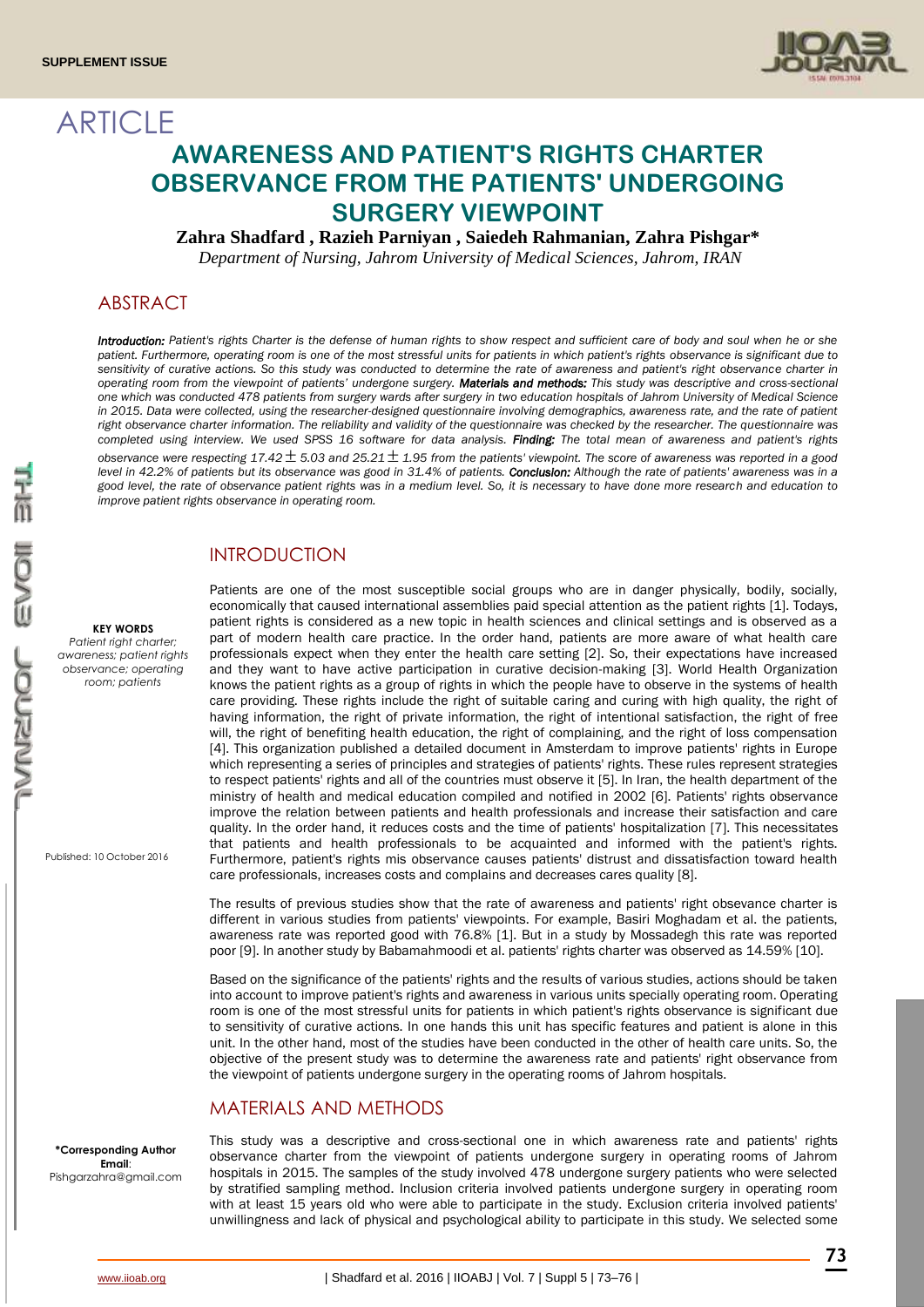

patients from each surgery and used a questionnaire for data collection. This questionnaire was completed by the researcher through interview of patients after releasing from hospital. This instrument involved three parts of 15 items. The first part was about demographic information [age, sex, education, occupation, surgery type]. The second part which was designed to measure the awareness rate of patient's rights involved 6 items. The scores domain was between 0-24. The scores average was classified into four levels: high [24-21], good [20-14], medium [13-7], and poor [6-0]. The third part which was designed to measure the rate of patient right observance involved 9 items with the scores domain of 0-36. The scores of this part were classified in three levels: desirable [36-27], medium [26-14], and undesirable [13-0]. The answers were based on the 5 points Likert scale ranging from 0-4 [0: never, 1: low, 2: medium, 3: high, 4: very high]. Validity of the study was approved by 10 Faculty members of Jahrom University of Medical Sciences, Faculty of nursing and paramedics. In order to investigate the reliability of the instrument, testretest was used and Cronbach's alpha for awareness and patient's rights observance was 0.7 and 0.83 respectively. Data were analyzed, using SPSS 16 software. For determing the rate of awareness and patient's right observance, descriptive statistics, frequency tables, averages, and standard deviation.

#### RESULTS

The results of the study showed that 52.5% of the patients were men and 47.5% were women. Their average age was 38.85  $\pm$  19.68. 34.8% of the patients had no education, 29.9% were junior high school, 21.9% were high school, and 13.4%had college degree. In terms of occupation, 42.4% were housewives, 39.8% were self-employments, 6.8% were student, 5.7% were government staffs, and 5.3% were unemployment.

The total average of awareness and patient's rights observance score from the patients' viewpoint were 17.42  $\pm$  5.03 and 25.21  $\pm$  1.94 respectively. The results showed that 45.2% of patients had a good awareness related to patient's rights charter and 6.4% were poor. The rate of patients' rights observance (66.8%) was in a medium level and 31.4% of the patients evaluated desirable these rights [Table 1].

**Table1:** absolute and relative frequency of awareness and patient's rights observance based on the classified scores

| Patient's rights awareness    | Frequency (percent) |
|-------------------------------|---------------------|
| High<br>$(24-21)$             | $30(6.4\%)$         |
| Good<br>$(20-14)$             | 120(25.6%)          |
| Medium<br>$(13-7)$            | 212(45.2%)          |
| Poor<br>$(6-0)$               | 107(22.8%)          |
| Patient's rights observance   |                     |
| <b>Desirable</b><br>$(36-27)$ | 8(1.7%)             |
| Medium<br>$(26-14)$           | 306(66.8%)          |
| Undesirable<br>$(13-0)$       | 144(31.4%)          |

The most awareness was related to the items of the best method of surgery and anesthesia based on the patient's condition with the weighted mean of 2.812, the prevention of various infections transmission to the patient's body while and after surgery (2.842), availability to the physician and other members of curing group during hospitalization and after release (2.838). The most items of patients' rights observance in operating room was related to respectful behavior of curing team without attention to the racial and cultural elements with the weighted mean of 3.485 and keeping patient's privacy was 3.350. Presenting physician and surgery and anesthesia nursing before surgery and patient's participation in selecting anesthesia method were observed low with the weighted means of 1.723 and 1.887 respectively [Table 2].

**Table 2:** Frequency and weighted mean items of awareness and patient's rights observance.

| <b>Patient's rights awareness</b> |                                                                                              | Percent |     |        |      |              | Weighte<br>d mean |
|-----------------------------------|----------------------------------------------------------------------------------------------|---------|-----|--------|------|--------------|-------------------|
| No.                               | <b>Items</b>                                                                                 | Never   | Low | Medium | High | Very<br>high |                   |
|                                   | Receiving necessary information from curing team about disease<br>recognition and treatment. | 17%     | 7%  | 18%    | 30%  | 25%          | 2.393             |
| $\overline{2}$                    | Ensuring of patient's medical records confidentiality                                        | 20%     | 8%  | 12%    | 28%  | 29%          | 2.390             |
| -3                                | Performing the best method of surgery and anesthesia based on                                | 10%     | 6%  | 15%    | 26%  | 41%          | 2.812             |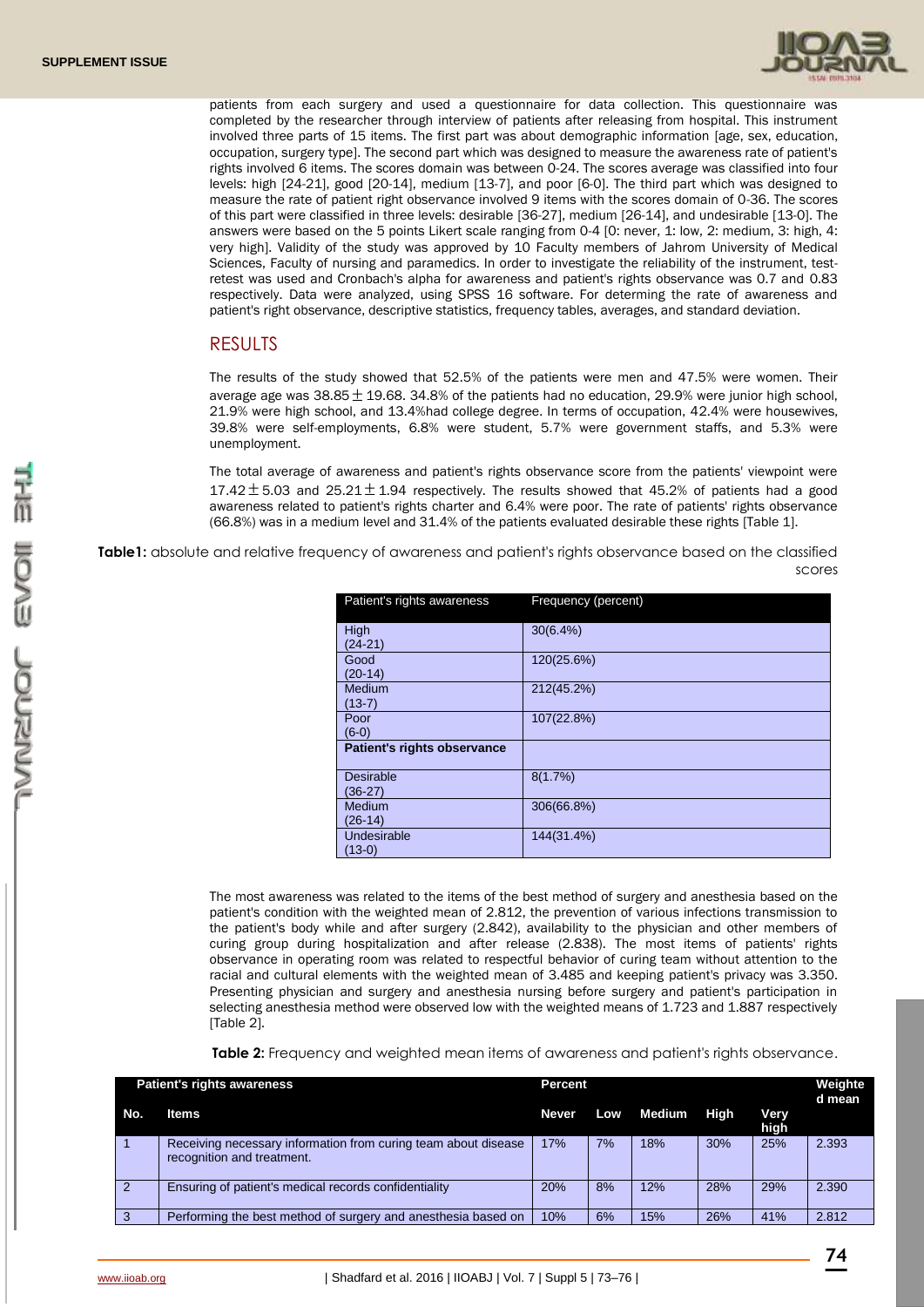

|                | the patient's condition                                                                                       |      |     |     |     |     |       |
|----------------|---------------------------------------------------------------------------------------------------------------|------|-----|-----|-----|-----|-------|
| $\overline{4}$ | Prevention of various infection transmission to the patient's body<br>while and after surgery                 | 10%  | 6%  | 13% | 26% | 42% | 2.842 |
| $\overline{5}$ | Identification of curing team members                                                                         | 8.1% | 9%  | 18% | 29% | 33% | 2.713 |
| 6              | Availability to the physician and the other members of curing<br>group during hospitalization after release   | 9%   | 3%  | 15% | 34% | 36% | 2.838 |
| No.            | Patient's rights awareness                                                                                    |      |     |     |     |     |       |
| $\mathbf{1}$   | Respectful behavior of curing team without attention to the racial<br>and cultural elements                   | 0%   | 0%  | 6%  | 36% | 56% | 3.485 |
| 2              | Keeping patient's privacy                                                                                     | 0%   | 1%  | 6%  | 46% | 45  | 3.350 |
| 3              | Providing a tranguil place by curing team                                                                     | 1%   | 3%  | 17% | 36% | 41% | 3.136 |
| $\overline{4}$ | Providing an opportunity to speak with the surgeon and<br>anesthesia physician before surgery                 | 15%  | 11% | 20% | 25% | 26% | 2.353 |
| $5\phantom{1}$ | Patient's participation in selecting anesthesia method                                                        | 31%  | 12% | 16% | 15% | 24% | 1.887 |
| 6              | Take the necessary actions to reduce patient's pain before and<br>after surgery                               | 4.1% | 3%  | 19% | 49% | 23% | 2.840 |
| $\overline{7}$ | Presenting physician and surgery and anesthesia nursing before<br>surgery                                     | 35%  | 12% | 13% | 21% | 16% | 1.723 |
| 8              | Receiving necessary information about the process of actions<br>during surgery from physician and curing team | 16%  | 6%  | 24% | 33% | 18% | 2.302 |
| 9              | Patient's medical records confidentiality by physician and curing<br>team in operating room                   | 1%   | 1%  | 29% | 28% | 38% | 3.010 |

# **DISCUSSION**

The results of the study showed that the awareness level of most patients about their rights was good (45.2%). Awareness level is different in various studies. For example, in a study by Sharifi eh al. (2012) showed that most patients had low awareness about their rights in Kermanshah, Iran [11]. This awareness in a study by Mastaneh et al. (2013) was medium (56.4%). Another study by Ravaghi et al. (2016) in Tehran, showed that 83.4% of patients were aware of their rights [8]. In the study of Basiri Moghadam et al. (2011) which was conducted in Gonabad, Iran, most of the patients had a high level awareness about their rights [1]. However, in the study of Mossadegh Rad et al (2011) in Isfahan, this rate was poor [9]. Furthermore, in a study by Sharif et al. (2012) in Kermanshah, showed that the high level of patients' education and duration of hospitalization increases the rate of patients' awareness about their rights [11].

Due to specific features of operating room related to the other units and the low information of patients about this unit, they try to gain necessary information about their surgeries before entering operating room. As stated in the previous studies, due to ministry of health's emphasis on the patients' rights and its specific significance in clinical governance, patients are more aware of their rights compared to the past. The results of this study also showed that from the most patients, viewpoint, the rate of patients' rights observance was in the medium level. In a study by sharifi et al. patient's right observance in 72.4% of the Kermanshah hospital was in the medium level [11]. In the study of Basiri Moghadam et al. this rate was in desirable level [1]. Patients had the most awareness about "performing the best method of surgery and anesthesia based on the patient's condition", "prevention of various infections transmission to the patient's body while and after surgery", and "availability to the physician and the other members of curing group during hospitalization an after release". In the study of Bokaee et al. (2011), the rate of patients' awareness related to availability to curing group during hospitalization and release was high which was compatible with the results of this study. However, most patients had low awareness about their selection right of curing method [13]. This difference may be due to the fact that all of the participants of this study were the patients undergone surgery and because of the specific features of surgery their sensitivities were high and their expectations about selection right of curing method were high. So, they had higher awareness. The most right which was observed from the patients' viewpoint were "respectful behavior of curing team without attention to the racial and cultural" and "keeping patient's privacy". In the study by Bokaee et al., the most observed right was related to the respectful behavior of curing teams toward patients which was compatible with the result of this study [13]. Norian et al. [14] Nayeri [15], and Aghajani [16] reported the physical privacy of the most patients in a high level. This is justifiable according to Iran's culture and religion. The least observed right in the operating room was related to "presenting physician and surgery nursing to the patient. Furthermore, in Hoseinean's study, the least observed right was related to the "identification of curing team and setting" which is compatible with the result of this study [17]. In the present study, "the patient's participation in choosing anesthesia method" was one of the items which was observed low. This right was observed low in Roudi's et al. study, too. This issue maybe as the result of patriarchy features of curing teams which they think due to having more information about medical issues they have the right to decide instead of patients [18].